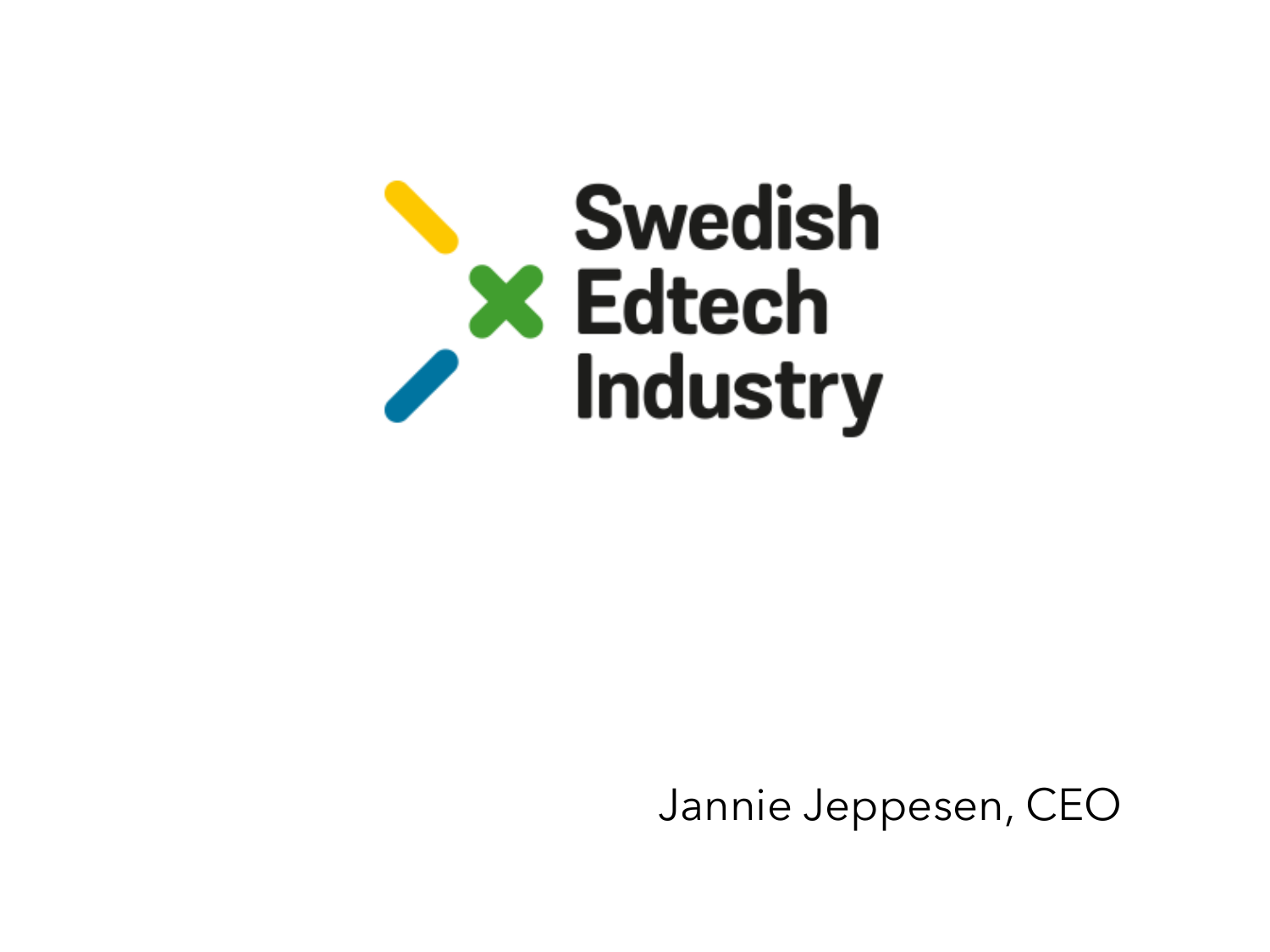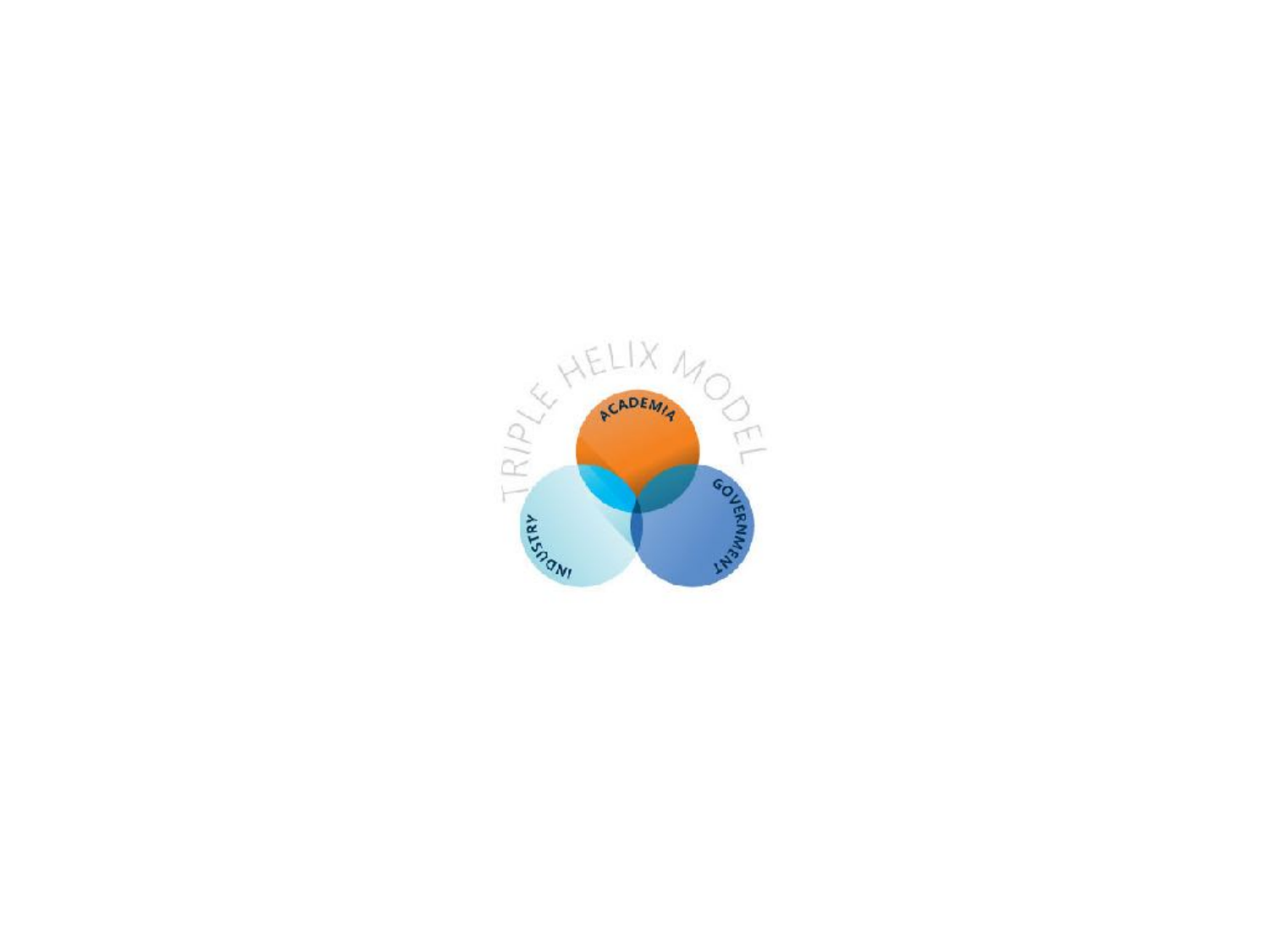# **Overview**

### **Setting the Scene- Sweden: A hybrid decentralized education system and early digitalization efforts**

The Swedish Education System and Edtech- a super complex market

Early digitalization efforts in Sweden

Bottom-up digitalization

### **Challenges in Swedish Schools**

Holes needed to be filled The need for a Triple Helix Approach- The Complexity of the Education Markets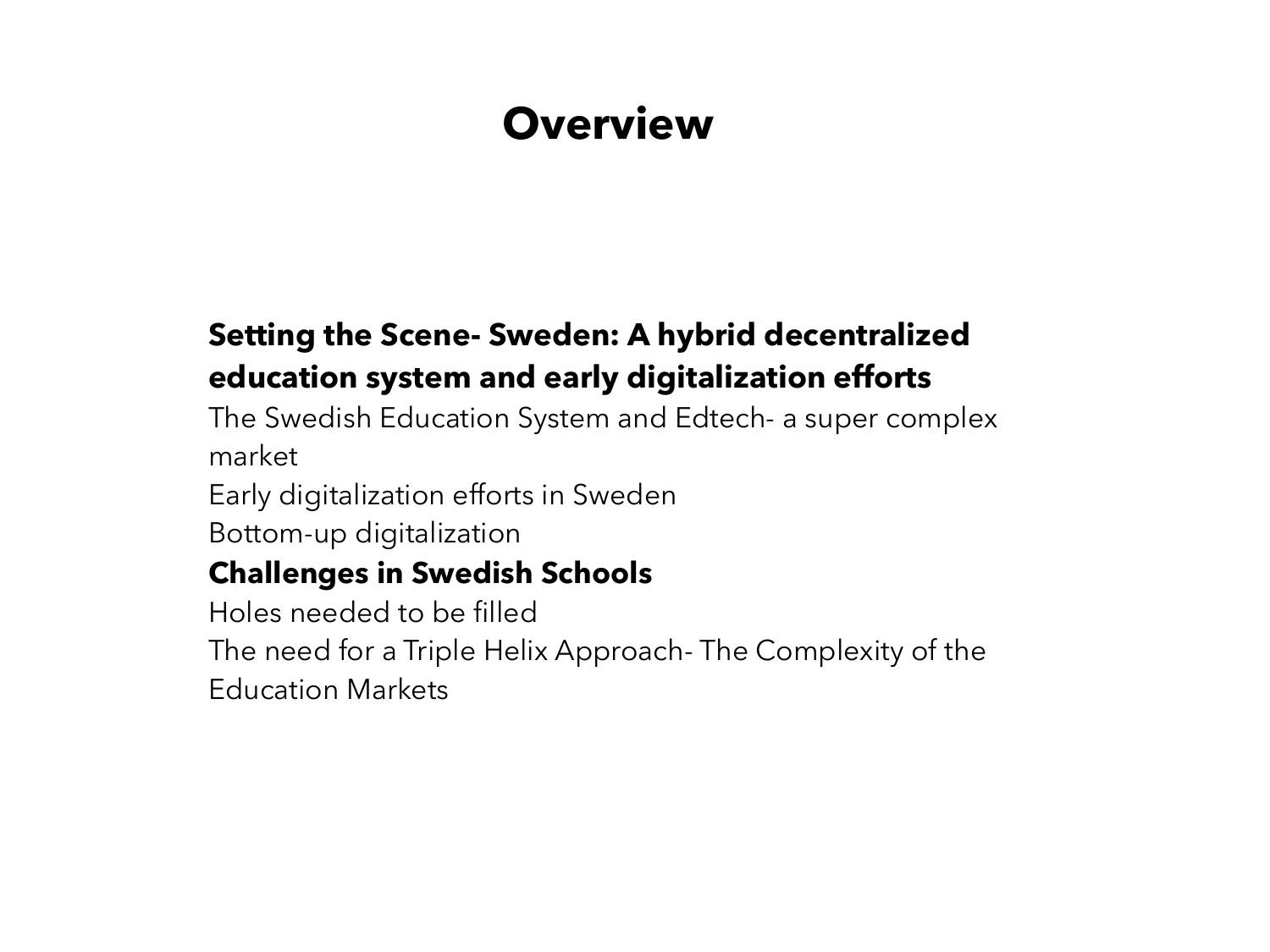## **A decentralized education system-** early digital efforts



**State level:** 

Legislative National curriculas School inspection **Municipalities/School owners:**  Self governing: funding etc

*290 Municipalities +300 School owners (14% of students in "Free schools")* 

#### **Digital efforts, State level:**

**1980s**: Compis- Programming skills in curricula **1990s**: ITiS, IT in school program

———————————-

**2018**: National Strategy for Digitalization in Schools

#### *Digital landscape in schools:*

*2017: One of the most digitalised education systems in the world*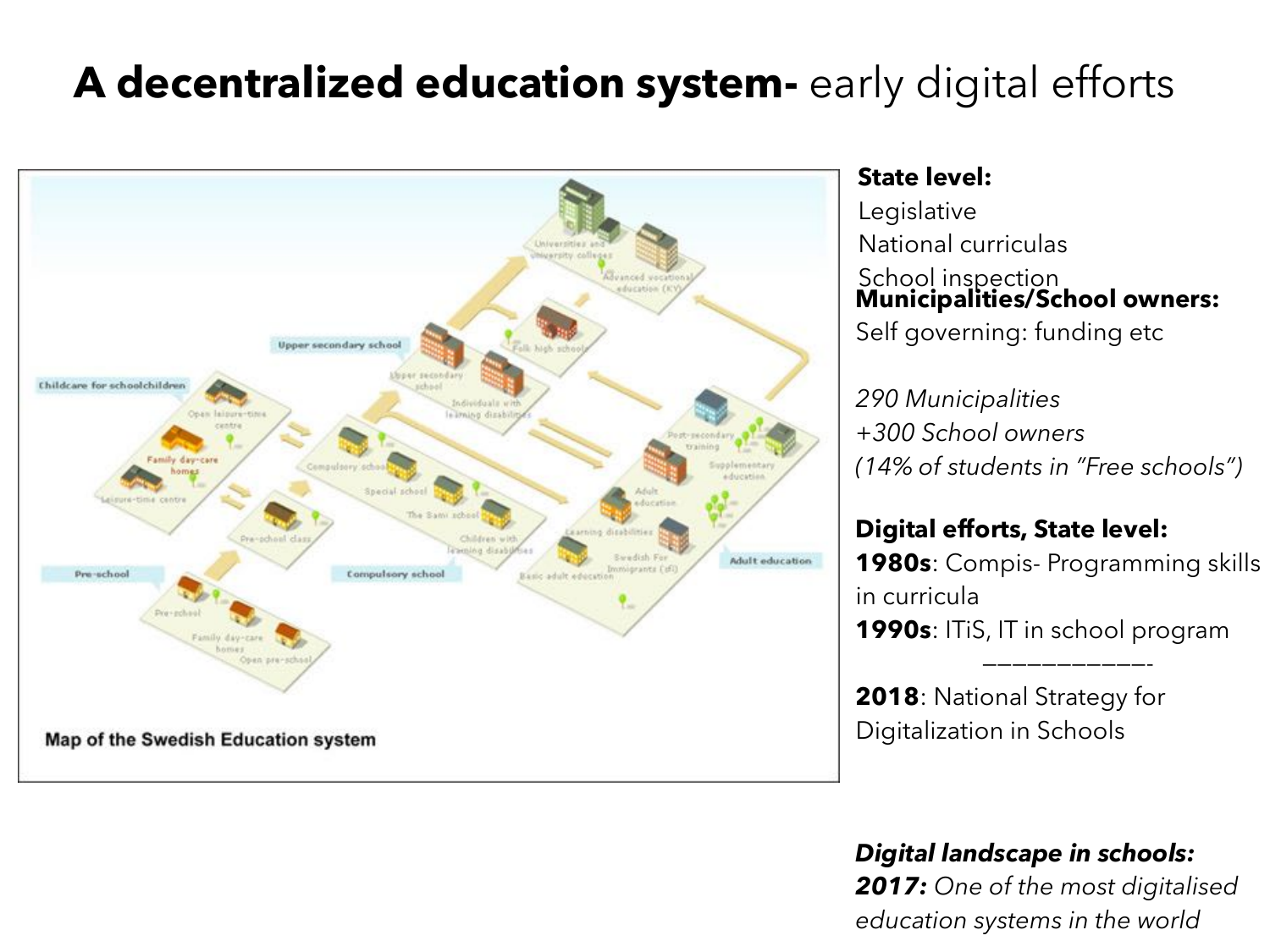# **Technology penetration**

- +90% high speed internet in schools
- 9 out of 10 students have a school computer/device yr 13-18
- 17% of textbook market is digital
- High degree of admin and communication with parents are digital

# **Challenges**

- Lack of basic infrastructure standards, resulting in "lock ins" to technologies and solutions
- Inequity/large differences between schools
- Need for increased Strategic Digital Competence on a national and regional level, i.e *procurement* and *data as a strategic resource*

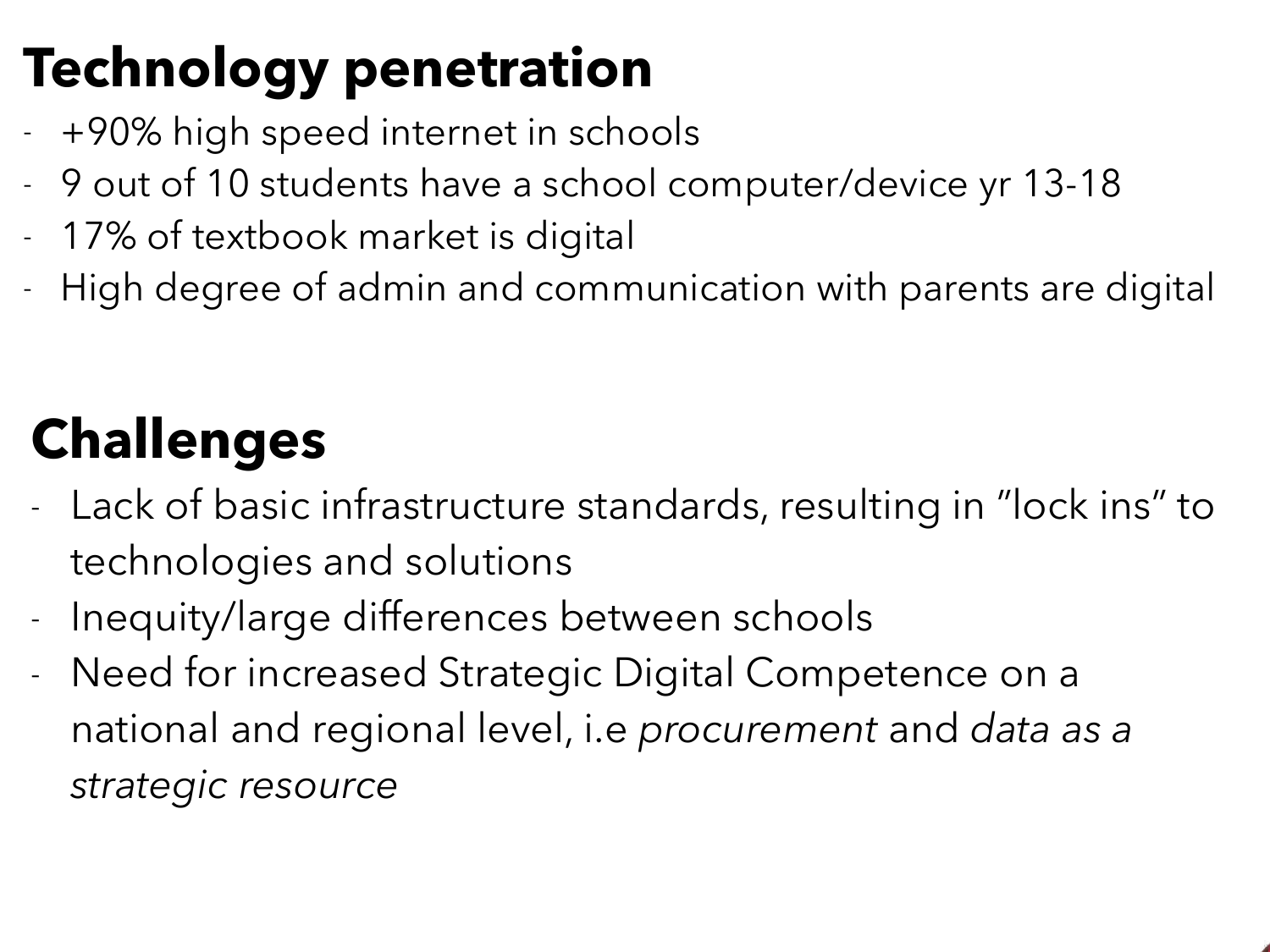# Mapping the digital ecosystem



### [edtechkartan.se](http://edtechkartan.se)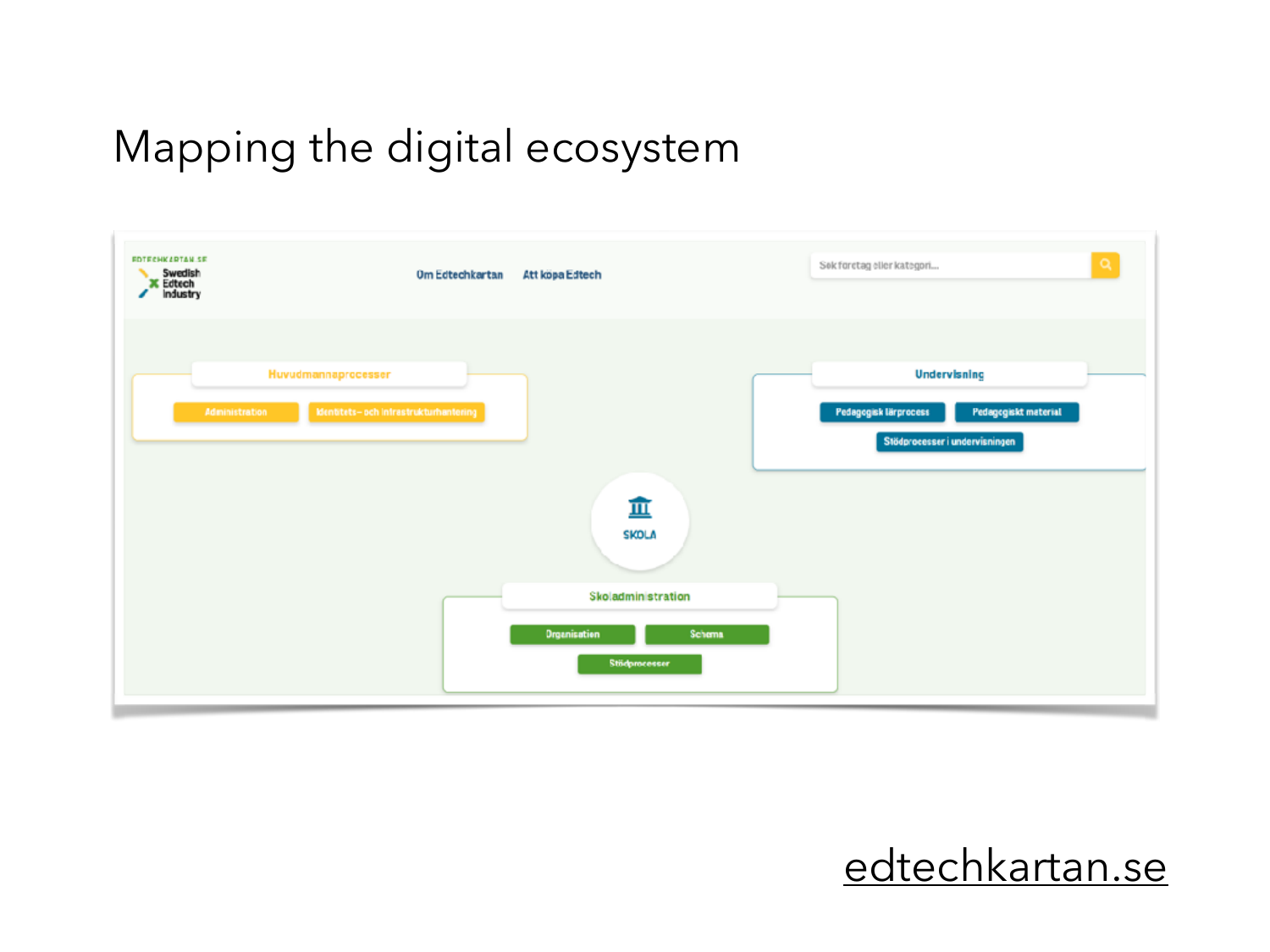## Resource for procurement



### [edtechkartan.se](http://edtechkartan.se)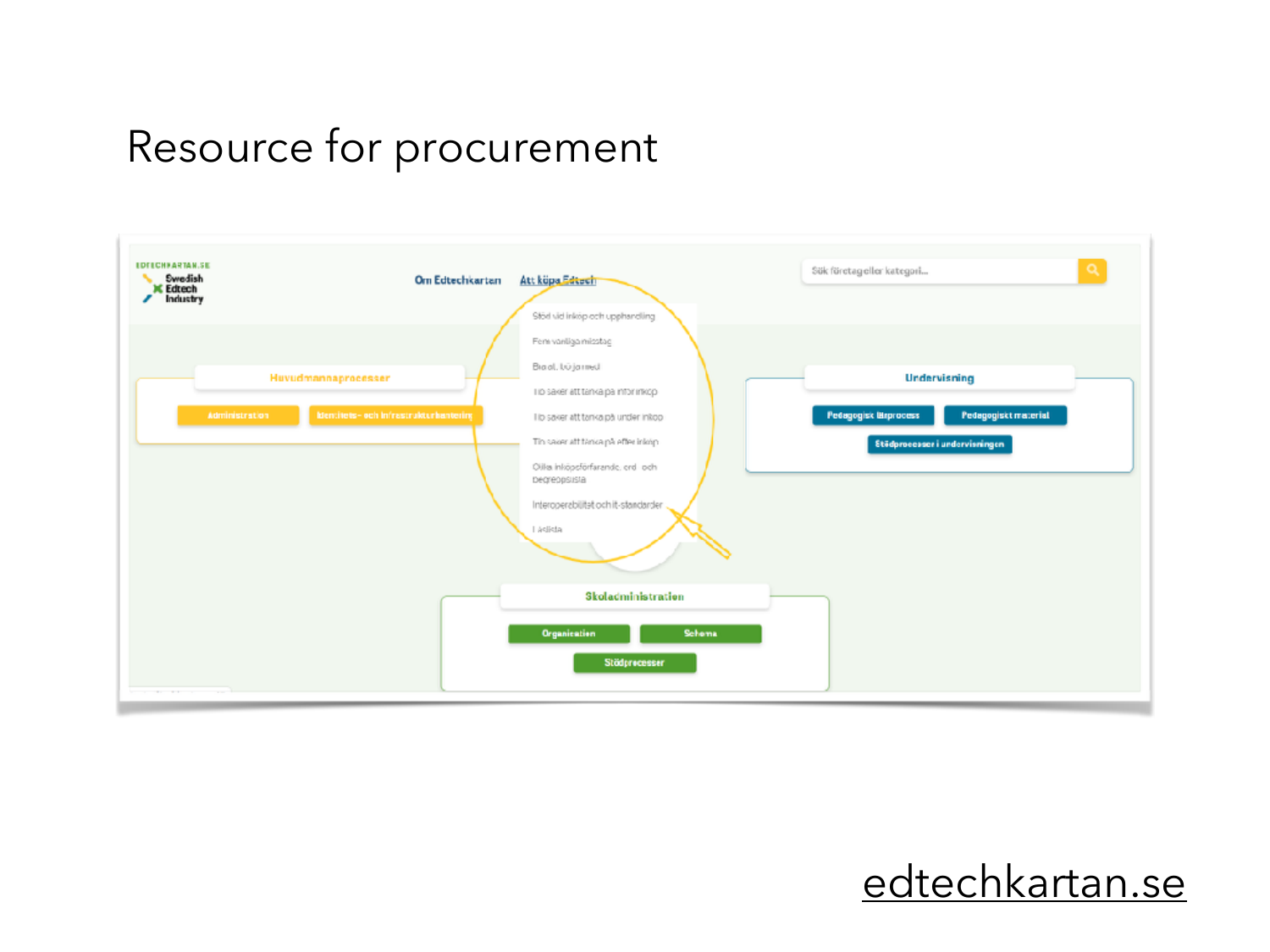

### **A sustainable digital ecosystem**

- Align terminologies, attributes and basic data sets
- Agree to implement open technical standards for interoperability, based on international standards

### **Keep focus on goals:**

-Higher learning outcomes incl. digital competence -Making administrative work more efficient for teachers -Address Userability on an ecosystem level to meet the demands of the "Spotifygeneration" of parents, teachers and kids

*This will set the platform for using data as strategic resource for harnessing potential in the education system.*